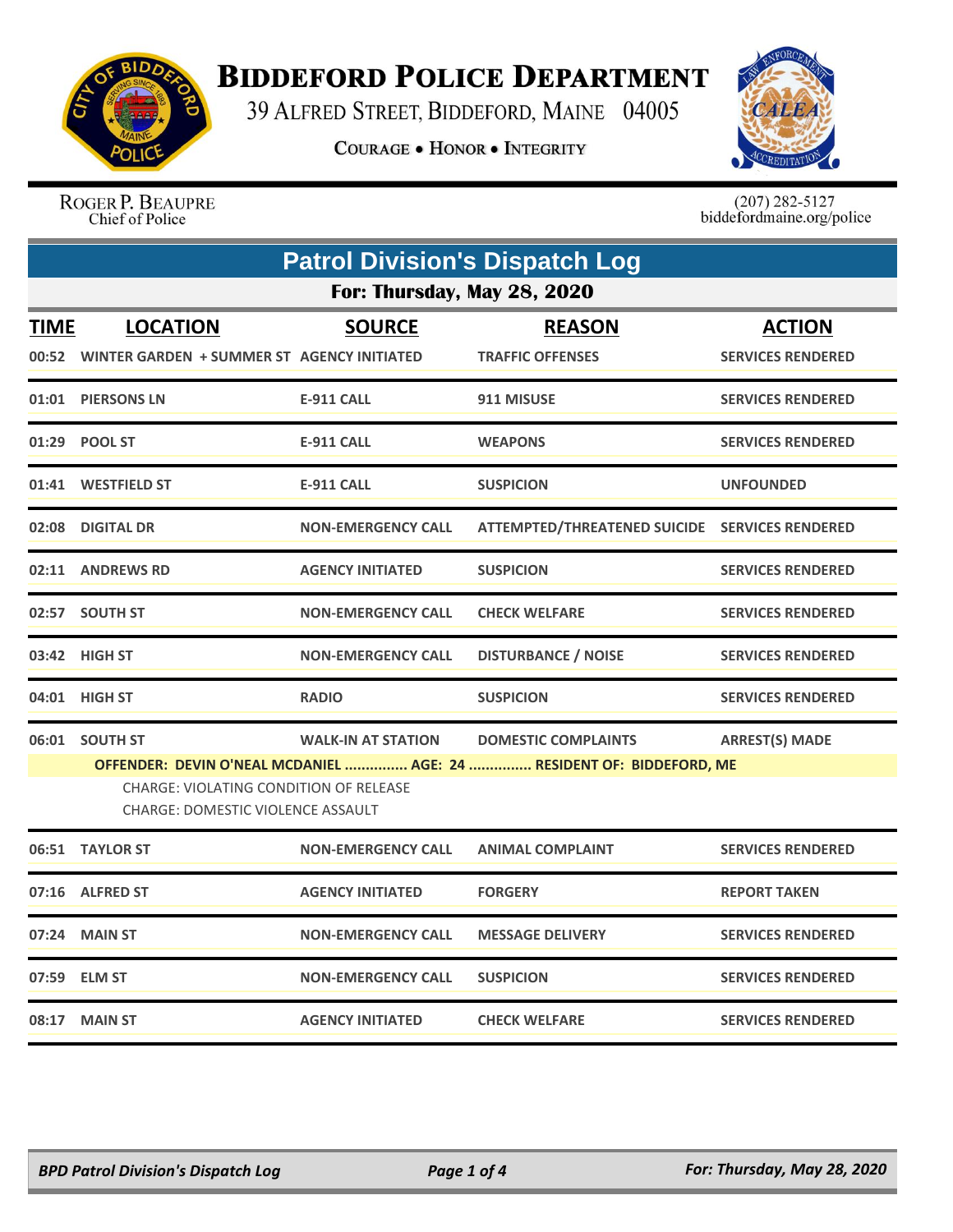| <u>TIME</u> | <b>LOCATION</b>                                                                                                      | <b>SOURCE</b>             | <b>REASON</b>                                                        | <b>ACTION</b>                |  |  |
|-------------|----------------------------------------------------------------------------------------------------------------------|---------------------------|----------------------------------------------------------------------|------------------------------|--|--|
|             | 08:35 ELM ST                                                                                                         | <b>E-911 CALL</b>         | <b>DISTURBANCE / NOISE</b>                                           | <b>CITATION ISSUED</b>       |  |  |
|             |                                                                                                                      |                           | OFFENDER: GREGORY PAUL WAGGONER  AGE: 43  RESIDENT OF: BIDDEFORD, ME |                              |  |  |
|             | <b>CHARGE: RECKLESS CONDUCT</b>                                                                                      |                           |                                                                      |                              |  |  |
|             | OFFENDER: JENNIFER GREEN  AGE: 50  RESIDENT OF: SANFORD, ME<br>CHARGE: DISORDERLY CONDUCT, OFFENSIVE WORDS, GESTURES |                           |                                                                      |                              |  |  |
|             | 08:46 MAIN ST                                                                                                        | <b>NON-EMERGENCY CALL</b> | <b>CHECK WELFARE</b>                                                 | <b>SERVICES RENDERED</b>     |  |  |
| 08:54       | <b>WENTWORTH ST</b>                                                                                                  | <b>NON-EMERGENCY CALL</b> | <b>DOMESTIC COMPLAINTS</b>                                           | <b>REPORT TAKEN</b>          |  |  |
|             | 08:55 ALFRED ST                                                                                                      | E-911 CALL                | <b>ALL OTHER</b>                                                     | <b>NO ACTION REQUIRED</b>    |  |  |
|             | 08:59 FOSS ST                                                                                                        | <b>NON-EMERGENCY CALL</b> | <b>SEX OFFENDER REGISTRATION</b>                                     | <b>REPORT TAKEN</b>          |  |  |
|             | 10:00 HORRIGAN CT                                                                                                    | <b>AGENCY INITIATED</b>   | <b>CODES ENFORCEMENT</b>                                             | <b>SERVICES RENDERED</b>     |  |  |
|             | 10:02 PIKE ST                                                                                                        | <b>NON-EMERGENCY CALL</b> | <b>JUVENILE OFFENSES</b>                                             | <b>SERVICES RENDERED</b>     |  |  |
|             | 10:09 ELM ST                                                                                                         | <b>NON-EMERGENCY CALL</b> | <b>MOTOR VEHICLE THEFT</b>                                           | <b>REPORT TAKEN</b>          |  |  |
|             | 10:29 POOL ST                                                                                                        | <b>NON-EMERGENCY CALL</b> | <b>PAPERWORK</b>                                                     | <b>SERVICES RENDERED</b>     |  |  |
|             | <b>11:08 MAIN ST</b>                                                                                                 | <b>NON-EMERGENCY CALL</b> | <b>THEFT</b>                                                         | <b>REPORT TAKEN</b>          |  |  |
|             | 11:36 POOL ST + SCHOOL ST                                                                                            | <b>NON-EMERGENCY CALL</b> | <b>ANIMAL COMPLAINT</b>                                              | <b>SERVICES RENDERED</b>     |  |  |
| 11:52       | <b>INDIAN RIDGE DR</b>                                                                                               | <b>E-911 CALL</b>         | 911 MISUSE                                                           | <b>DISPATCH HANDLED</b>      |  |  |
|             | 11:52 GREEN ST                                                                                                       | <b>WALK-IN AT STATION</b> | <b>VIOL PROTECTION FROM ABUSE</b>                                    | <b>SERVICES RENDERED</b>     |  |  |
|             | 12:20 GUINEA RD                                                                                                      | <b>NON-EMERGENCY CALL</b> | <b>CODES ENFORCEMENT</b>                                             | <b>REFERRED OTHER AGENCY</b> |  |  |
|             | 12:43 ALFRED ST                                                                                                      | <b>NON-EMERGENCY CALL</b> | <b>THEFT</b>                                                         | <b>SERVICES RENDERED</b>     |  |  |
|             | 13:29 ALFRED ST                                                                                                      | <b>NON-EMERGENCY CALL</b> | <b>THEFT</b>                                                         | <b>REPORT TAKEN</b>          |  |  |
|             | 13:33 HILL ST                                                                                                        | <b>NON-EMERGENCY CALL</b> | <b>IDENTITY THEFT</b>                                                | <b>SERVICES RENDERED</b>     |  |  |
|             | 13:36 WEST ST                                                                                                        | <b>NON-EMERGENCY CALL</b> | <b>ANIMAL COMPLAINT</b>                                              | <b>SERVICES RENDERED</b>     |  |  |
|             | 13:43 SOUTH ST                                                                                                       | <b>NON-EMERGENCY CALL</b> | <b>ASSIST OTHER AGENCY</b>                                           | <b>REFERRED OTHER AGENCY</b> |  |  |
|             | 13:55 ELM ST                                                                                                         | <b>NON-EMERGENCY CALL</b> | <b>THEFT</b>                                                         | <b>REPORT TAKEN</b>          |  |  |
|             | 13:59 CLEAVES ST                                                                                                     | <b>AGENCY INITIATED</b>   | <b>PRO-ACTIVE DV RESPONSE TEAM</b>                                   | <b>NO VIOLATION</b>          |  |  |
|             | 14:06 BRACKETT ST                                                                                                    | <b>NON-EMERGENCY CALL</b> | <b>CHECK WELFARE</b>                                                 | <b>NEGATIVE CONTACT</b>      |  |  |
|             | <b>14:06 HILL ST</b>                                                                                                 | <b>WALK-IN AT STATION</b> | <b>PAPERWORK</b>                                                     | <b>SERVICES RENDERED</b>     |  |  |

*BPD Patrol Division's Dispatch Log Page 2 of 4 For: Thursday, May 28, 2020*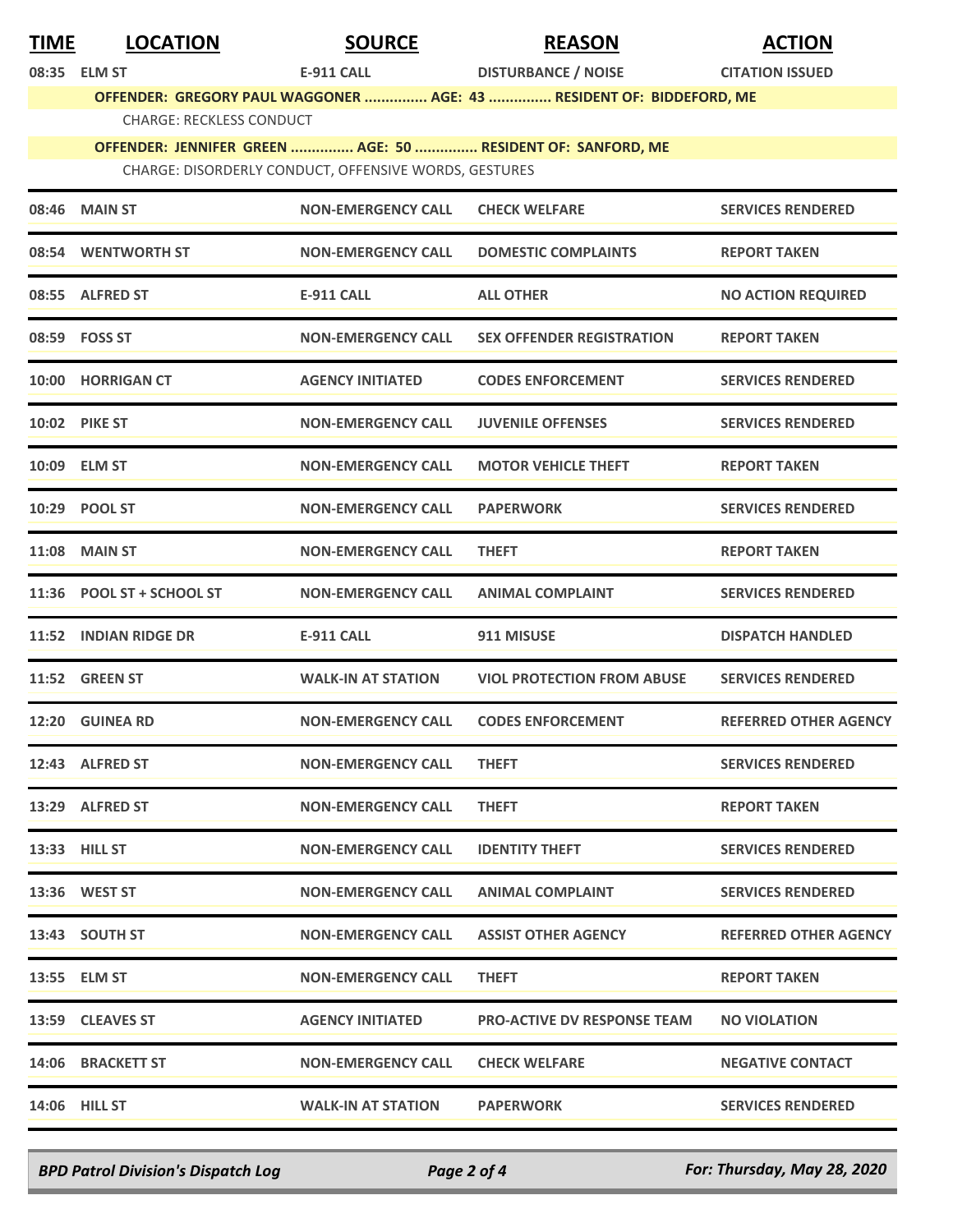| <b>TIME</b> | <b>LOCATION</b>                               | <b>SOURCE</b>             | <b>REASON</b>                             | <b>ACTION</b>                |
|-------------|-----------------------------------------------|---------------------------|-------------------------------------------|------------------------------|
|             | 14:33 VINCENT AVE                             | <b>AGENCY INITIATED</b>   | <b>PRO-ACTIVE DV RESPONSE TEAM</b>        | <b>NEGATIVE CONTACT</b>      |
|             | 14:40 MILE STRETCH RD                         | <b>E-911 CALL</b>         | 911 MISUSE                                | <b>NO ACTION REQUIRED</b>    |
|             | 14:50 ALFRED ST                               | <b>NON-EMERGENCY CALL</b> | <b>SEX OFFENDER REGISTRATION</b>          | <b>SERVICES RENDERED</b>     |
|             | 14:51 GRANITE ST                              | <b>AGENCY INITIATED</b>   | <b>PRO-ACTIVE DV RESPONSE TEAM</b>        | <b>NEGATIVE CONTACT</b>      |
|             | 14:56 SOUTH ST                                | <b>WALK-IN AT STATION</b> | <b>CRIMINAL MISCHIEF</b>                  | <b>SERVICES RENDERED</b>     |
|             | 14:59 HILL ST                                 | <b>NON-EMERGENCY CALL</b> | <b>ALL OTHER</b>                          | <b>REFERRED OTHER AGENCY</b> |
|             | <b>15:06 HILL ST</b>                          | <b>AGENCY INITIATED</b>   | <b>PROTECTION FROM ABUSE SERVIC</b>       | <b>REFERRED OTHER AGENCY</b> |
|             | <b>15:08 GRANITE ST</b>                       | <b>AGENCY INITIATED</b>   | <b>PRO-ACTIVE DV RESPONSE TEAM</b>        | <b>NO VIOLATION</b>          |
|             | 15:13 BEACH AVE                               | <b>NON-EMERGENCY CALL</b> | <b>SUSPICION</b>                          | <b>SERVICES RENDERED</b>     |
|             | 15:56 SUMMER ST                               | <b>NON-EMERGENCY CALL</b> | <b>IDENTITIY THEFT</b>                    | <b>REPORT TAKEN</b>          |
|             | <b>16:34 FORTUNES ROCKS RD</b>                | <b>E-911 CALL</b>         | 911 MISUSE                                | <b>NEGATIVE CONTACT</b>      |
|             | 17:46 LINCOLN ST                              | <b>AGENCY INITIATED</b>   | <b>TRAFFIC OFFENSES</b>                   | <b>REPORT TAKEN</b>          |
|             | 18:07 MARINER WAY                             | <b>NON-EMERGENCY CALL</b> | <b>ANIMAL COMPLAINT</b>                   | <b>SERVICES RENDERED</b>     |
|             | 18:54 JOHN ST                                 | <b>NON-EMERGENCY CALL</b> | UNEMPLOYMENT FRAUD                        | <b>REPORT TAKEN</b>          |
|             | 18:58 PEARL ST                                | <b>E-911 CALL</b>         | 911 MISUSE                                | <b>NO ACTION REQUIRED</b>    |
|             | 19:01 BIRCH ST                                | <b>AGENCY INITIATED</b>   | ATTEMPTED/THREATENED SUICIDE REPORT TAKEN |                              |
|             | 19:38 ALFRED ST + MEDICAL CENTER D E-911 CALL |                           | <b>CHECK WELFARE</b>                      | <b>SERVICES RENDERED</b>     |
|             | 19:52 WASHINGTON ST                           | <b>NON-EMERGENCY CALL</b> | ATTEMPTED/THREATENED SUICIDE REPORT TAKEN |                              |
|             | 19:57 GRAHAM ST + HARDING ST                  | <b>AGENCY INITIATED</b>   | <b>TRAFFIC OFFENSES</b>                   | <b>VSAC ISSUED</b>           |
|             | 20:41 CUTTS ST                                | <b>NON-EMERGENCY CALL</b> | <b>FRAUD</b>                              | <b>SERVICES RENDERED</b>     |
|             | 21:05 MIDDLE ST                               | <b>NON-EMERGENCY CALL</b> | <b>CIVIL COMPLAINT</b>                    | <b>CIVIL COMPLAINT</b>       |
|             | 21:18 CLEAVES ST                              | <b>NON-EMERGENCY CALL</b> | <b>DISTURBANCE / NOISE</b>                | <b>SERVICES RENDERED</b>     |
|             | 21:52 ALFRED ST                               | <b>OTHER</b>              | <b>PAPERWORK</b>                          | <b>SERVICES RENDERED</b>     |
|             | 22:04 GRAHAM ST                               | <b>NON-EMERGENCY CALL</b> | <b>SUSPICION</b>                          | <b>SERVICES RENDERED</b>     |
|             | 22:14 ALFRED ST                               | <b>AGENCY INITIATED</b>   | <b>DISTURBANCE / NOISE</b>                | <b>WARNING ISSUED</b>        |

*BPD Patrol Division's Dispatch Log Page 3 of 4 For: Thursday, May 28, 2020*